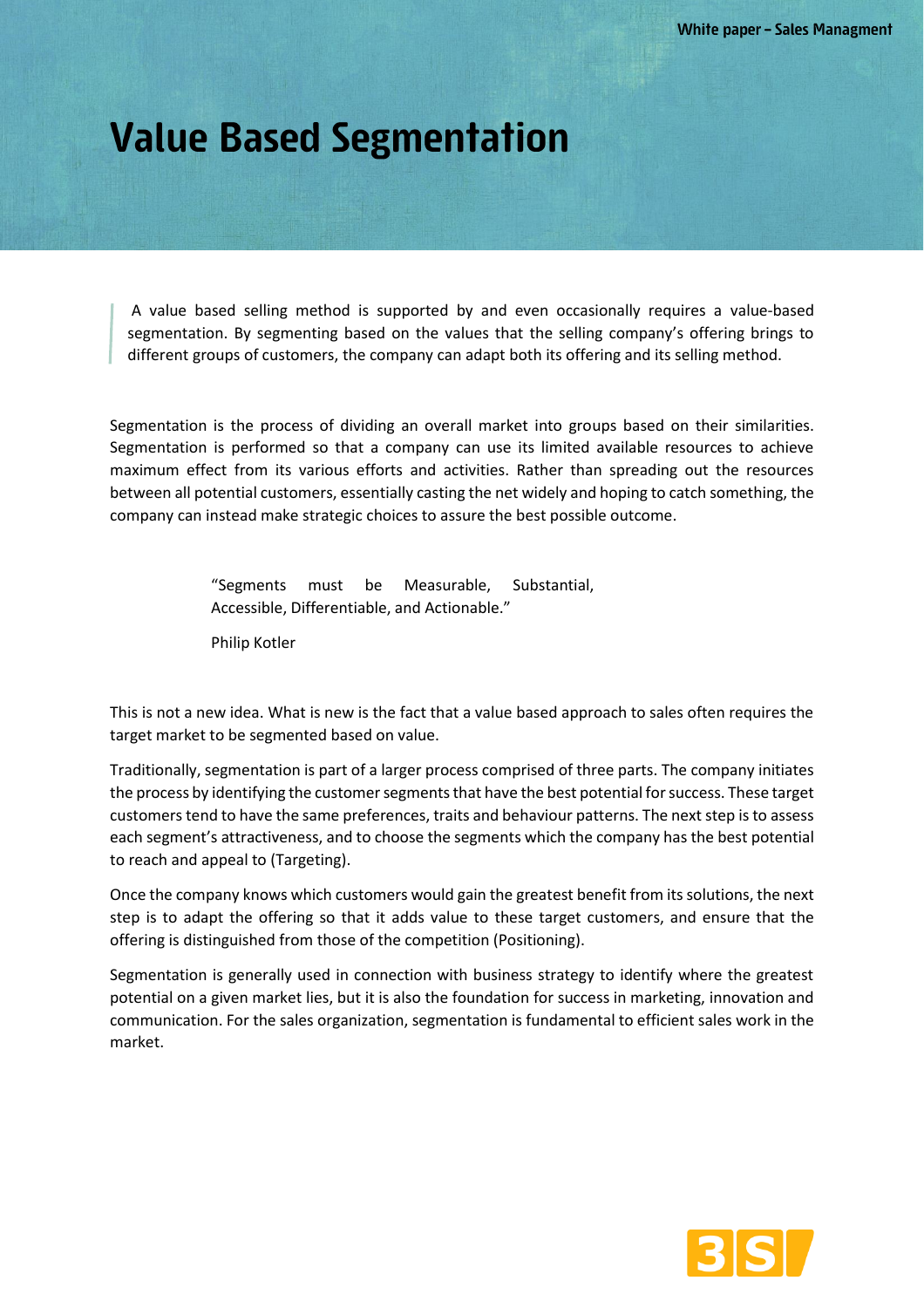The segmentation bases in B2B are often founded on criteria such as:

- geography (e.g. continent, country, region, city region, rural area)
- sales volume (e.g. small, mid-size, large companies)
- purchasing and user behavior (e.g. heavy users, basic users, non-users)
- customer type (e.g. purchasing customer, repeat customer, non-purchasing customer)

Most of the customers we meet feel that they have a well-considered segmentation system that is well implemented in their organization. The reality, however, often contradicts this:

Segmentation does not steer the sales force's focus to a sufficient extent, i.e. they don't devote the right amount of time and energy to the right segments.

The sales reps do not sell the specially adapted offering to the right segment. Instead they sell what they know and feel comfortable with.

The segmentation is not designed for value based selling with the customer in focus; instead it is based on internal factors such as the company's own organization, market presence and products.

More and more, B2B companies clearly need more effective segmentation, and we see an increasing number of companies now using more innovative ways of segmenting the market so as to enable a value based selling approach.

## **Example 1: engineering company**

An engineering company selling to the construction sector previously had a segmentation model based on customers' net sales and role in the value chain, i.e. installers, consultants, project managers, or investors. These various segments were addressed with different offerings and different strategies.

Following an in-depth quantitative and qualitative analysis of the customers, a new model was introduced identifying behavior types based on risk aversion, i.e. how willing the customers were to challenge their own customers' demand specifications, so that they could deliver more value.

This means that the company now creates offerings of products and services that add value based on its customers' willingness to take risks, but it has also enabled the company to customize its contact strategy. Some segments need personal sales, while others are easier to keep satisfied via purely digital channels.

## **Example 2: software company**

A company that develops and sells its own software established a new segmentation model based on two axes. One axis was based on different sectors and the needs of customers in those sectors, and the other was a value based segmentation founded on how far customers had come on their digitalization journey, and the quantitative value that such customers could realize were they to fully deploy the company's offering.